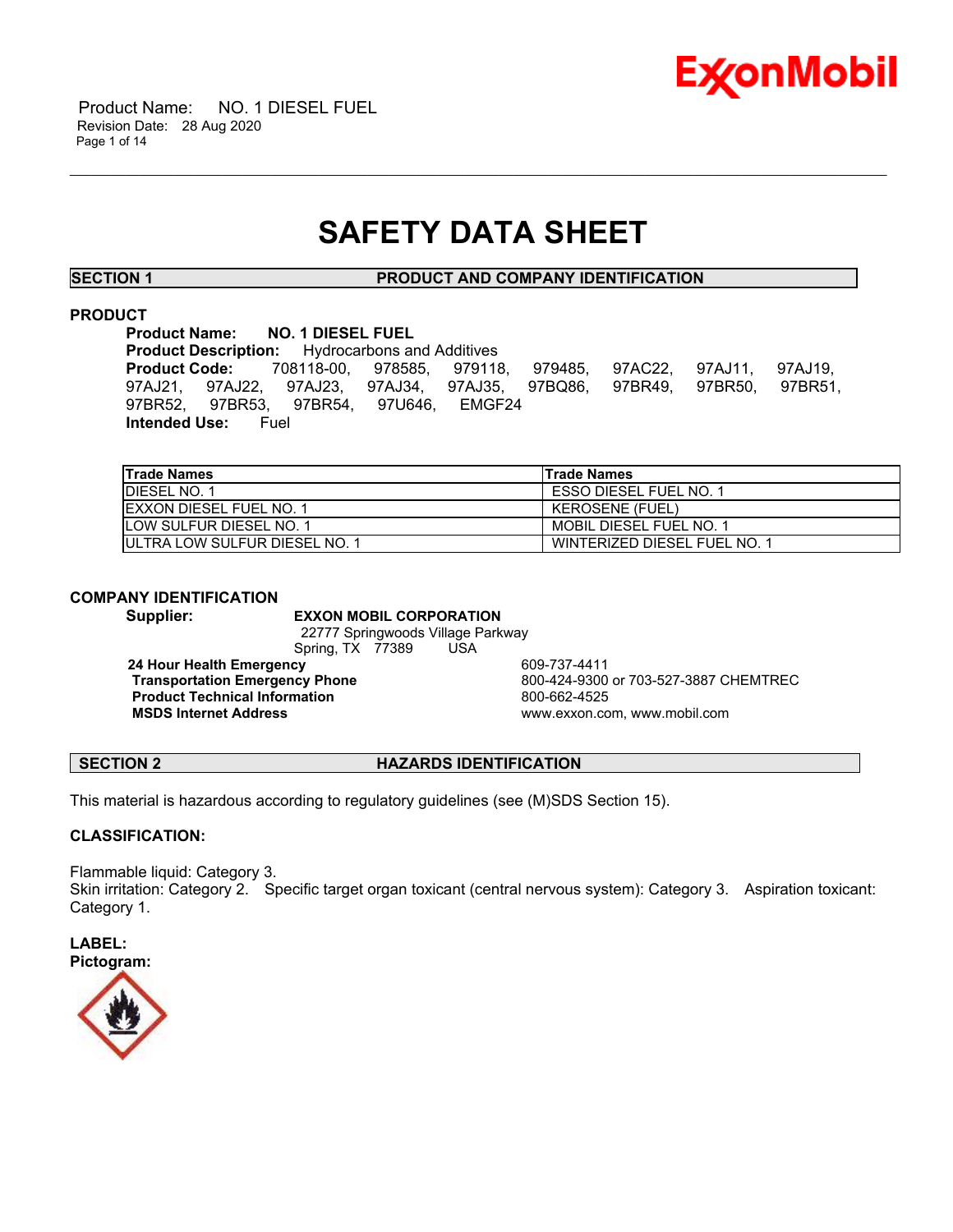

 Product Name: NO. 1 DIESEL FUEL Revision Date: 28 Aug 2020 Page 2 of 14



**Signal Word:** Danger

### **Hazard Statements:**

H226: Flammable liquid and vapor. H304: May be fatal if swallowed and enters airways. H315: Causes skin irritation. H336: May cause drowsiness or dizziness.

### **Precautionary Statements:**

P210: Keep away from heat/sparks/open flames/hot surfaces. -- No smoking. P233: Keep container tightly closed. P240: Ground / bond container and receiving equipment. P241: Use explosion-proof electrical, ventilating, and lighting equipment. P242: Use only non-sparking tools. P243: Take precautionary measures against static discharge. P261: Avoid breathing mist / vapours. P264: Wash skin thoroughly after handling. P271: Use only outdoors or in a well-ventilated area. P273: Avoid release to the environment. P280: Wear protective gloves and eye / face protection.P301 + P310: IF SWALLOWED: Immediately call a POISON CENTER or doctor/physician. P302 + P352: IF ON SKIN: Wash with plenty of soap and water. P303 + P361 + P353: IF ON SKIN (or hair): Take off immediately all contaminated clothing. Rinse skin with water/shower. P304 + P340: IF INHALED: Remove person to fresh air and keep comfortable for breathing. P312: Call a POISON CENTER or doctor/physician if you feel unwell. P331: Do NOT induce vomiting. P332 + P313: If skin irritation occurs: Get medical advice/ attention. P362 + P364: Take off contaminated clothing and wash it before reuse. P370 + P378: In case of fire: Use water fog, foam, dry chemical or carbon dioxide (CO2) to extinguish. P391: Collect spillage.P403 + P235: Store in a well-ventilated place. Keep cool. P405: Store locked up.P501: Dispose of contents and container in accordance with local regulations.

### **Other hazard information:**

**HAZARD NOT OTHERWISE CLASSIFIED (HNOC):** None as defined under 29 CFR 1910.1200.

# **PHYSICAL / CHEMICAL HAZARDS**

 Material can accumulate static charges which may cause an ignition. Material can release vapors that readily form flammable mixtures. Vapor accumulation could flash and/or explode if ignited.

# **HEALTH HAZARDS**

 High-pressure injection under skin may cause serious damage. May be irritating to the eyes, nose, throat, and lungs. Breathing of high vapor concentrations may cause dizziness, light-headedness, headache, nausea and loss of coordination. Continued inhalation may result in unconsciousness.

### **ENVIRONMENTAL HAZARDS**

Expected to be toxic to aquatic organisms. May cause long-term adverse effects in the aquatic environment.

| <b>NFPA Hazard ID:</b> | Health: | Flammability: | Reactivity: 0 |  |
|------------------------|---------|---------------|---------------|--|
| <b>HMIS Hazard ID:</b> | Health: | Flammability: | Reactivity: 0 |  |

**NOTE:** This material should not be used for any other purpose than the intended use in Section 1 without expert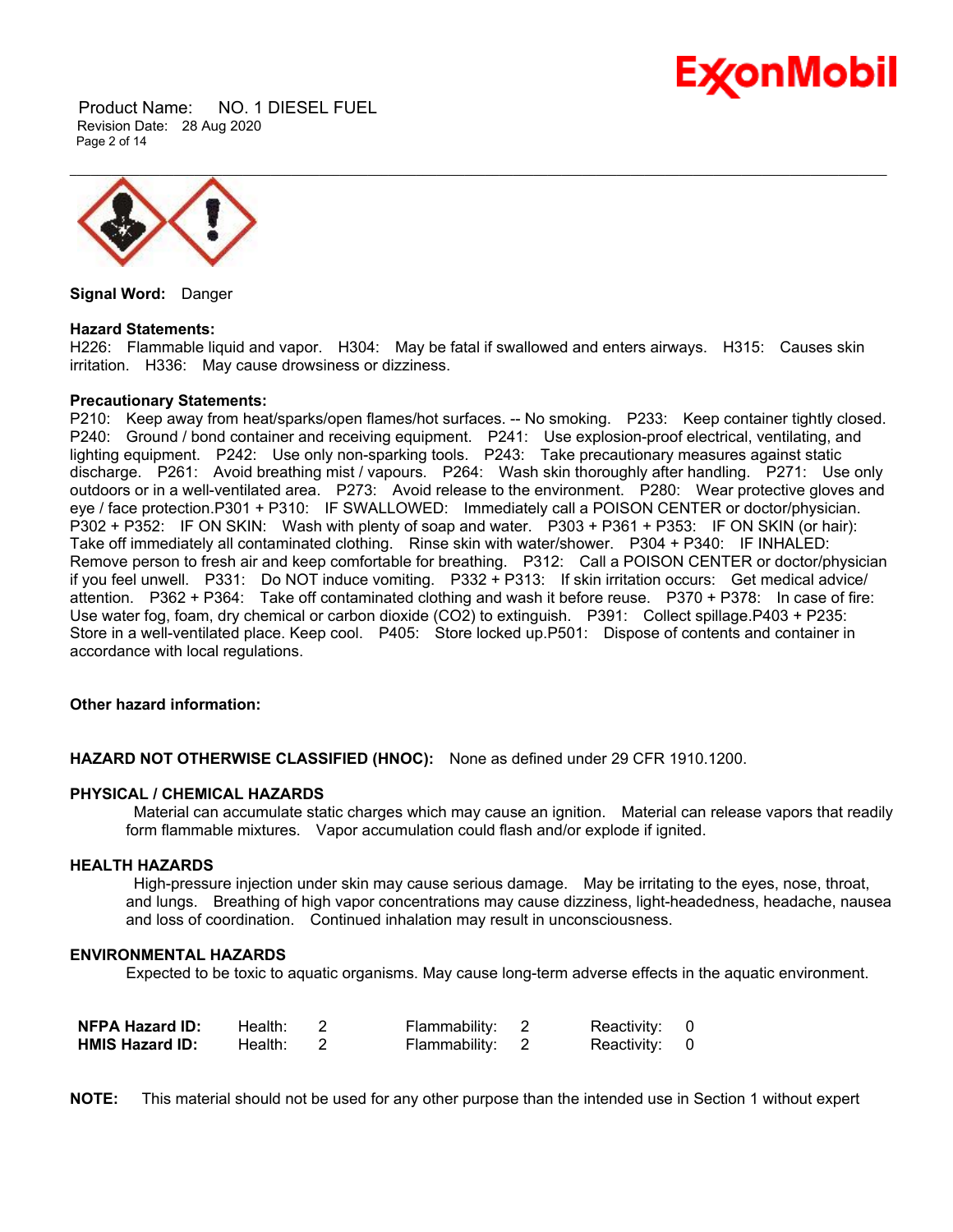

 Product Name: NO. 1 DIESEL FUEL Revision Date: 28 Aug 2020 Page 3 of 14

advice. Health studies have shown that chemical exposure may cause potential human health risks which may vary from person to person.

\_\_\_\_\_\_\_\_\_\_\_\_\_\_\_\_\_\_\_\_\_\_\_\_\_\_\_\_\_\_\_\_\_\_\_\_\_\_\_\_\_\_\_\_\_\_\_\_\_\_\_\_\_\_\_\_\_\_\_\_\_\_\_\_\_\_\_\_\_\_\_\_\_\_\_\_\_\_\_\_\_\_\_\_\_\_\_\_\_\_\_\_\_\_\_\_\_\_\_\_\_\_\_\_\_\_\_\_\_\_\_\_\_\_\_\_\_\_

### **SECTION 3 COMPOSITION / INFORMATION ON INGREDIENTS**

This material is defined as a mixture.

### **Hazardous Substance(s) or Complex Substance(s) required for disclosure**

| <b>Name</b>     | CAS#      |                | <b>GHS Hazard Codes</b>                                                     |
|-----------------|-----------|----------------|-----------------------------------------------------------------------------|
|                 |           | Concentration* |                                                                             |
| <b>KEROSENE</b> | 8008-20-6 | >95%           | H <sub>226</sub> , H <sub>304</sub> , H <sub>336</sub> , H <sub>315</sub> , |
|                 |           |                | H401, H411                                                                  |

# **Hazardous Constituent(s) Contained in Complex Substance(s) required for disclosure**

| <b>Name</b>           | CAS#           | Concentration* | <b>GHS Hazard Codes</b>  |
|-----------------------|----------------|----------------|--------------------------|
| <b>IETHYL BENZENE</b> | $100 - 41 - 4$ | $0.1 - 1\%$    | H225, H304, H332, H373,  |
|                       |                |                | H401. H412               |
| <b>INAPHTHALENE</b>   | $91 - 20 - 3$  | $< 1\%$        | H228(2), H302, H351,     |
|                       |                |                | H400(M factor 1), H410(M |
|                       |                |                | factor $1$               |

\* All concentrations are percent by weight unless material is a gas. Gas concentrations are in percent by volume.

NOTE: Composition may contain up to 0.5% performance additives and / or dyes.

As per paragraph (i) of 29 CFR 1910.1200, formulation is considered a trade secret and specific chemical identity and exact percentage (concentration) of composition may have been withheld. Specific chemical identity and exact percentage composition will be provided to health professionals, employees, or designated representatives in accordance with applicable provisions of paragraph (i).

# **SECTION 4 FIRST AID MEASURES**

### **INHALATION**

Immediately remove from further exposure. Get immediate medical assistance. For those providing assistance, avoid exposure to yourself or others. Use adequate respiratory protection. Give supplemental oxygen, if available. If breathing has stopped, assist ventilation with a mechanical device.

# **SKIN CONTACT**

Wash contact areas with soap and water. Remove contaminated clothing. Launder contaminated clothing before reuse. If product is injected into or under the skin, or into any part of the body, regardless of the appearance of the wound or its size, the individual should be evaluated immediately by a physician as a surgical emergency. Even though initial symptoms from high pressure injection may be minimal or absent, early surgical treatment within the first few hours may significantly reduce the ultimate extent of injury.

# **EYE CONTACT**

Flush thoroughly with water. If irritation occurs, get medical assistance.

# **INGESTION**

Seek immediate medical attention. Do not induce vomiting.

### **NOTE TO PHYSICIAN**

If ingested, material may be aspirated into the lungs and cause chemical pneumonitis. Treat appropriately.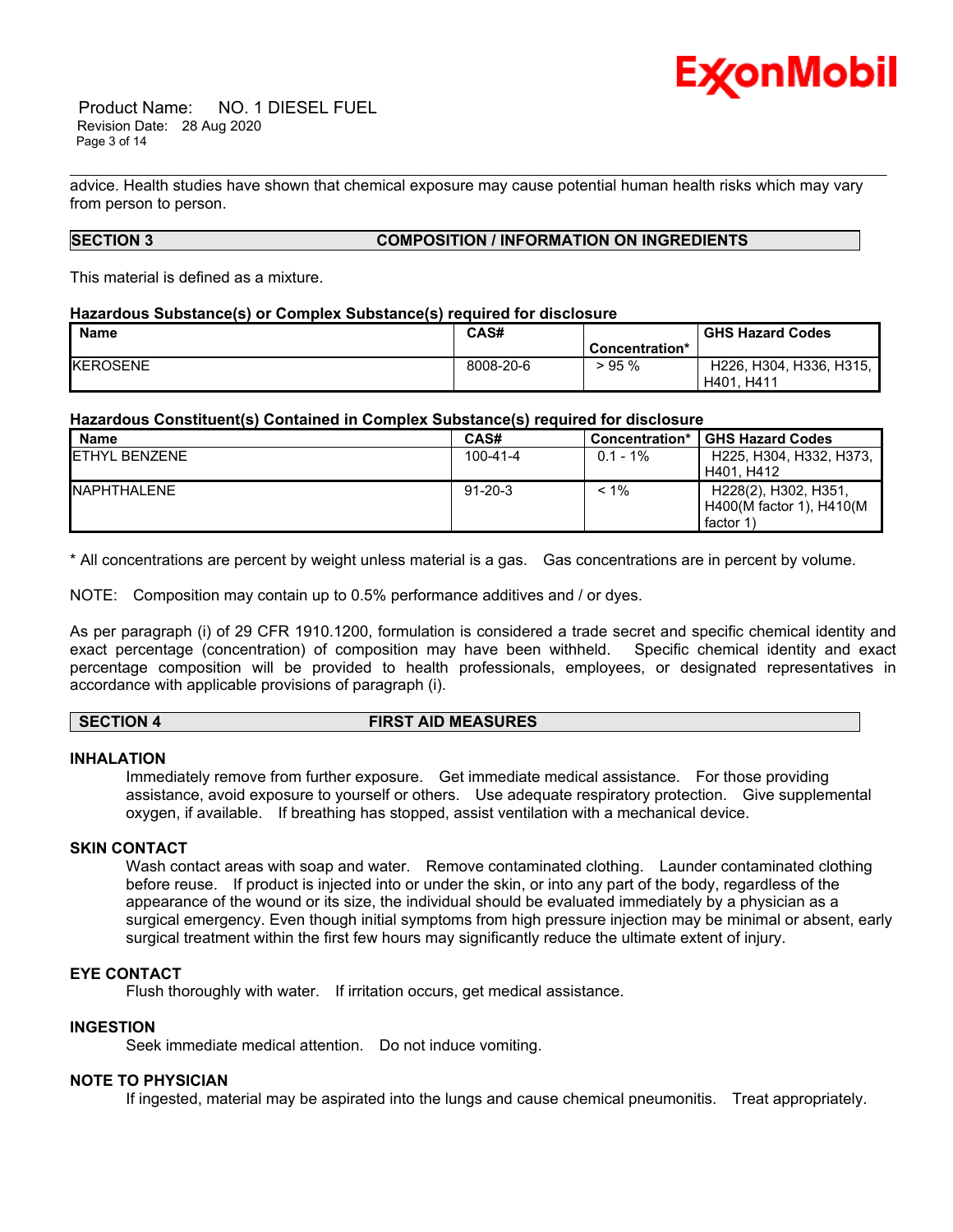

 Product Name: NO. 1 DIESEL FUEL Revision Date: 28 Aug 2020 Page 4 of 14

### **PRE-EXISTING MEDICAL CONDITIONS WHICH MAY BE AGGRAVATED BY EXPOSURE**

Contains hydrocarbon solvent/petroleum hydrocarbons; skin contact may aggravate an existing dermatitis.

### **SECTION 5 FIRE FIGHTING MEASURES**

\_\_\_\_\_\_\_\_\_\_\_\_\_\_\_\_\_\_\_\_\_\_\_\_\_\_\_\_\_\_\_\_\_\_\_\_\_\_\_\_\_\_\_\_\_\_\_\_\_\_\_\_\_\_\_\_\_\_\_\_\_\_\_\_\_\_\_\_\_\_\_\_\_\_\_\_\_\_\_\_\_\_\_\_\_\_\_\_\_\_\_\_\_\_\_\_\_\_\_\_\_\_\_\_\_\_\_\_\_\_\_\_\_\_\_\_\_\_

### **EXTINGUISHING MEDIA**

**Appropriate Extinguishing Media:** Use water fog, foam, dry chemical or carbon dioxide (CO2) to extinguish flames.

**Inappropriate Extinguishing Media:** Straight Streams of Water

### **FIRE FIGHTING**

**Fire Fighting Instructions:** Evacuate area. Prevent runoff from fire control or dilution from entering streams, sewers, or drinking water supply. Firefighters should use standard protective equipment and in enclosed spaces, self-contained breathing apparatus (SCBA). Use water spray to cool fire exposed surfaces and to protect personnel.

**Unusual Fire Hazards:** Flammable. Hazardous material. Firefighters should consider protective equipment indicated in Section 8. Vapors are flammable and heavier than air. Vapors may travel across the ground and reach remote ignition sources causing a flashback fire danger.

**Hazardous Combustion Products:** Aldehydes, Incomplete combustion products, Oxides of carbon, Smoke, Fume, Sulfur oxides

### **FLAMMABILITY PROPERTIES**

**Flash Point [Method]:** >38°C (100°F) [ASTM D-93] **Flammable Limits (Approximate volume % in air):** LEL: 0.7 UEL: 5.0 **Autoignition Temperature:** 250°C (482°F) [ASTM E659]

### **SECTION 6 ACCIDENTAL RELEASE MEASURES**

### **NOTIFICATION PROCEDURES**

In the event of a spill or accidental release, notify relevant authorities in accordance with all applicable regulations. US regulations require reporting releases of this material to the environment which exceed the applicable reportable quantity or oil spills which could reach any waterway including intermittent dry creeks. The National Response Center can be reached at (800)424-8802.

### **PROTECTIVE MEASURES**

Avoid contact with spilled material. Warn or evacuate occupants in surrounding and downwind areas if required due to toxicity or flammability of the material. See Section 5 for fire fighting information. See the Hazard Identification Section for Significant Hazards. See Section 4 for First Aid Advice. See Section 8 for advice on the minimum requirements for personal protective equipment. Additional protective measures may be necessary, depending on the specific circumstances and/or the expert judgment of the emergency responders.

For emergency responders: Respiratory protection: half-face or full-face respirator with filter(s) for organic vapor and, when applicable, H2S, or Self Contained Breathing Apparatus (SCBA) can be used depending on the size of spill and potential level of exposure. If the exposure cannot be completely characterized or an oxygen deficient atmosphere is possible or anticipated, SCBA is recommended. Work gloves that are resistant to aromatic hydrocarbons are recommended. Note: gloves made of polyvinyl acetate (PVA) are not waterresistant and are not suitable for emergency use. Chemical goggles are recommended if splashes or contact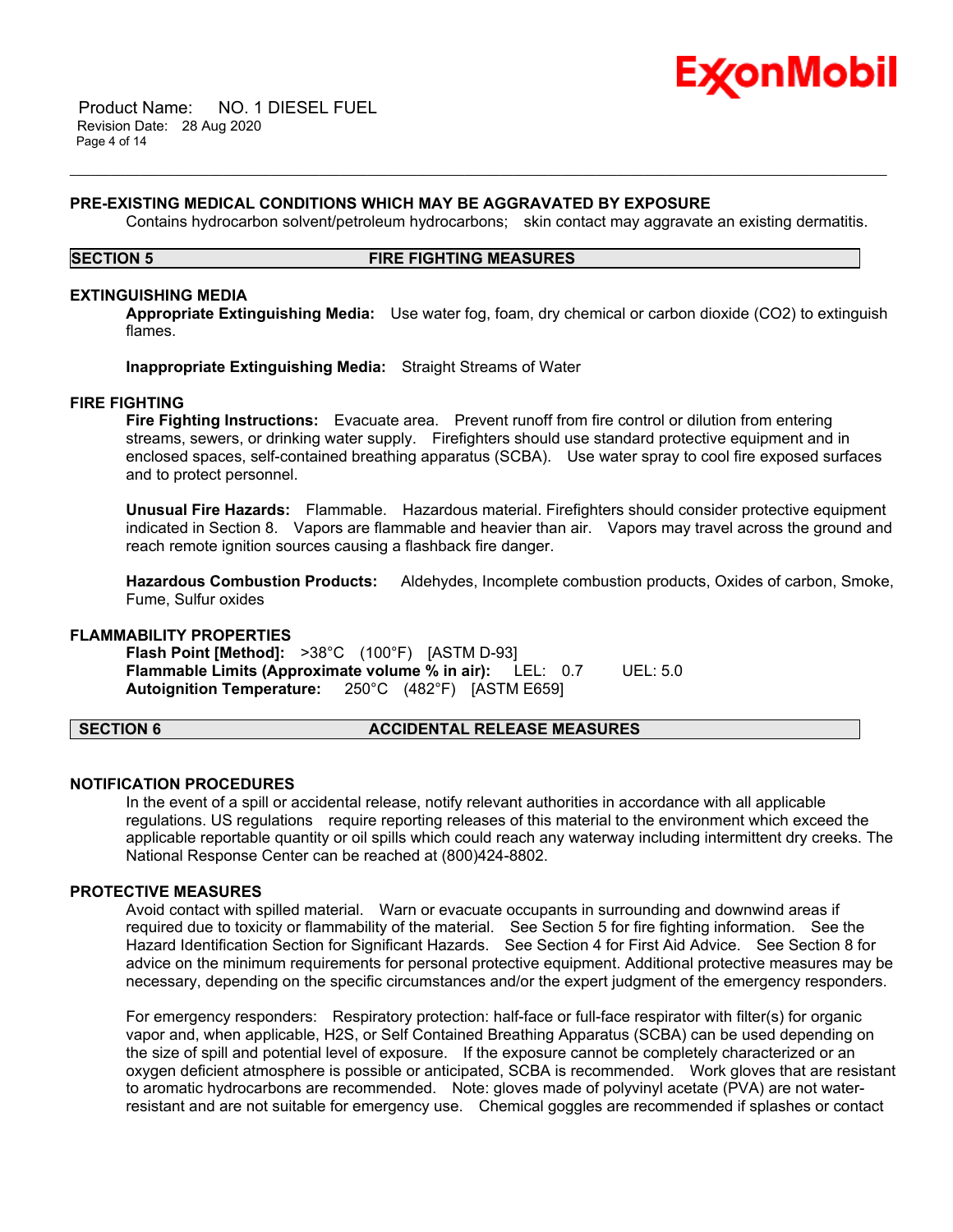Product Name: NO. 1 DIESEL FUEL Revision Date: 28 Aug 2020 Page 5 of 14



\_\_\_\_\_\_\_\_\_\_\_\_\_\_\_\_\_\_\_\_\_\_\_\_\_\_\_\_\_\_\_\_\_\_\_\_\_\_\_\_\_\_\_\_\_\_\_\_\_\_\_\_\_\_\_\_\_\_\_\_\_\_\_\_\_\_\_\_\_\_\_\_\_\_\_\_\_\_\_\_\_\_\_\_\_\_\_\_\_\_\_\_\_\_\_\_\_\_\_\_\_\_\_\_\_\_\_\_\_\_\_\_\_\_\_\_\_\_ with eyes is possible. Small spills: normal antistatic work clothes are usually adequate. Large spills: full body suit of chemical resistant, antistatic material is recommended.

# **SPILL MANAGEMENT**

**Land Spill:** Eliminate all ignition sources (no smoking, flares, sparks or flames in immediate area). Stop leak if you can do it without risk. All equipment used when handling the product must be grounded. Do not touch or walk through spilled material. Prevent entry into waterways, sewer, basements or confined areas. A vapor suppressing foam may be used to reduce vapors. Absorb or cover with dry earth, sand or other noncombustible material and transfer to containers. Use clean non-sparking tools to collect absorbed material. Large Spills: Water spray may reduce vapor; but may not prevent ignition in closed spaces.

**Water Spill:** Stop leak if you can do it without risk. Eliminate sources of ignition. Warn other shipping. If the Flash Point exceeds the Ambient Temperature by 10 degrees C or more, use containment booms and remove from the surface by skimming or with suitable absorbents when conditions permit. If the Flash Point does not exceed the Ambient Air Temperature by at least 10C, use booms as a barrier to protect shorelines and allow material to evaporate. Seek the advice of a specialist before using dispersants.

Water spill and land spill recommendations are based on the most likely spill scenario for this material; however, geographic conditions, wind, temperature, (and in the case of a water spill) wave and current direction and speed may greatly influence the appropriate action to be taken. For this reason, local experts should be consulted. Note: Local regulations may prescribe or limit action to be taken.

### **ENVIRONMENTAL PRECAUTIONS**

Large Spills: Dike far ahead of liquid spill for later recovery and disposal. Prevent entry into waterways, sewers, basements or confined areas.

# **SECTION 7 HANDLING AND STORAGE**

### **HANDLING**

Avoid all personal contact. Potentially toxic/irritating fumes/vapors may be evolved from heated or agitated material. Do not siphon by mouth. Use only with adequate ventilation. It is dangerous and/or unlawful to put fuel into unapproved containers. Do not fill container while it is in or on a vehicle. Static electricity may ignite vapors and cause fire. Place container on ground when filling and keep nozzle in contact with container. Do not use electronic devices (including but not limited to cellular phones, computers, calculators, pagers or other electronic devices, etc.) during safety critical tasks, such as bulk fuel loading or unloading operations, or in storage areas where vapors may be present, unless the devices are certified intrinsically safe by an approved national testing agency and to the safety standards required by national and/or local laws and regulations. Prevent small spills and leakage to avoid slip hazard. Material can accumulate static charges which may cause an electrical spark (ignition source). Use proper bonding and/or ground procedures. However, bonding and grounds may not eliminate the hazard from static accumulation. Consult local applicable standards for guidance. Additional references include American Petroleum Institute 2003 (Protection Against Ignitions Arising out of Static, Lightning and Stray Currents) or National Fire Protection Agency 77 (Recommended Practice on Static Electricity) or CENELEC CLC/TR 50404 (Electrostatics - Code of practice for the avoidance of hazards due to static electricity).

**Static Accumulator:** This material is a static accumulator. A liquid is typically considered a nonconductive, static accumulator if its conductivity is below 100 pS/m (100x10E-12 Siemens per meter) and is considered a semiconductive, static accumulator if its conductivity is below 10,000 pS/m. Whether a liquid is nonconductive or semiconductive, the precautions are the same. A number of factors, for example liquid temperature, presence of contaminants, anti-static additives and filtration can greatly influence the conductivity of a liquid.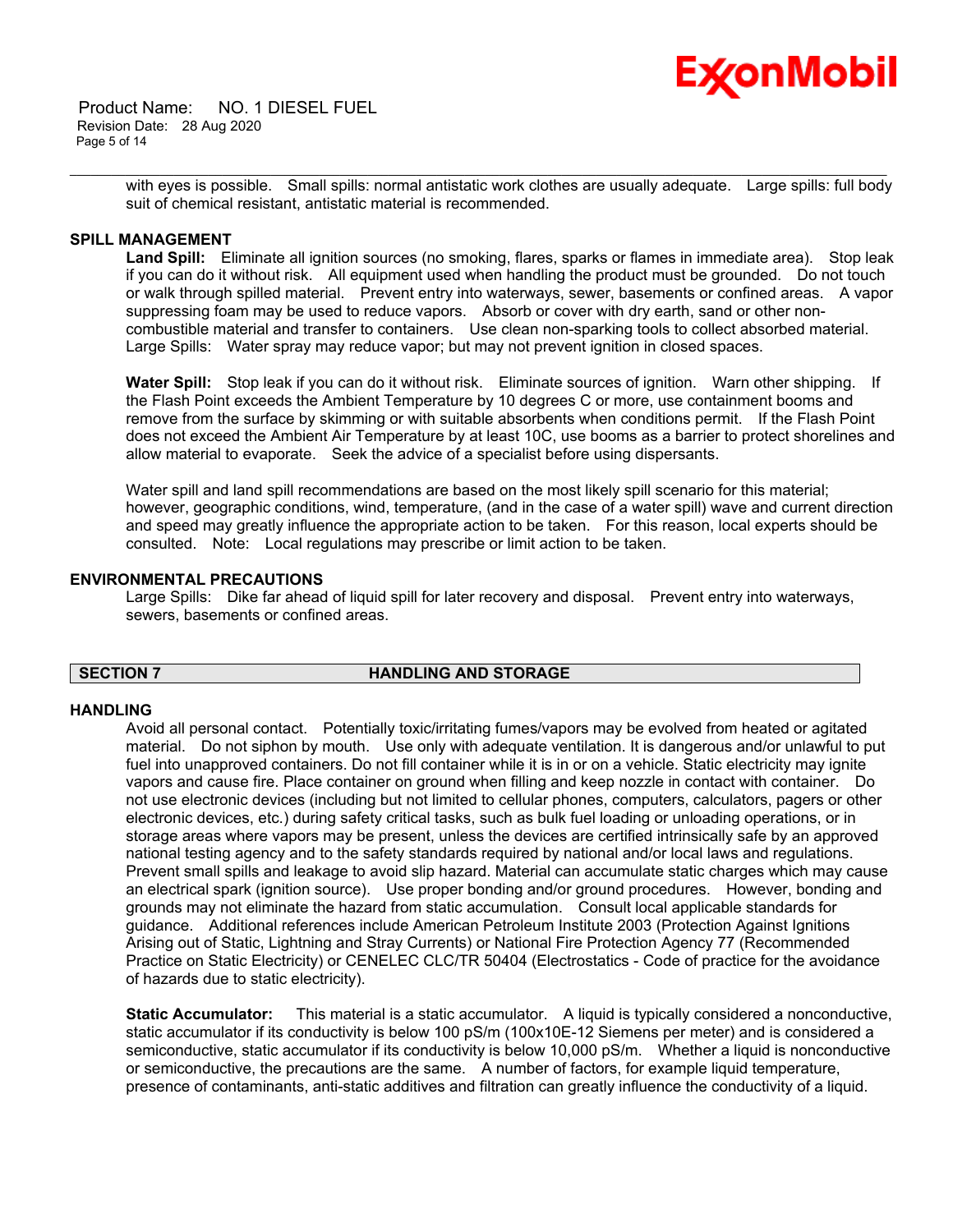

 Product Name: NO. 1 DIESEL FUEL Revision Date: 28 Aug 2020 Page 6 of 14

# **STORAGE**

The type of container used to store the material may affect static accumulation and dissipation. Keep container closed. Handle containers with care. Open slowly in order to control possible pressure release. Store in a cool, well-ventilated area. Storage containers should be grounded and bonded. Fixed storage containers, transfer containers and associated equipment should be grounded and bonded to prevent accumulation of static charge.

\_\_\_\_\_\_\_\_\_\_\_\_\_\_\_\_\_\_\_\_\_\_\_\_\_\_\_\_\_\_\_\_\_\_\_\_\_\_\_\_\_\_\_\_\_\_\_\_\_\_\_\_\_\_\_\_\_\_\_\_\_\_\_\_\_\_\_\_\_\_\_\_\_\_\_\_\_\_\_\_\_\_\_\_\_\_\_\_\_\_\_\_\_\_\_\_\_\_\_\_\_\_\_\_\_\_\_\_\_\_\_\_\_\_\_\_\_\_

# **SECTION 8 EXPOSURE CONTROLS / PERSONAL PROTECTION**

### **EXPOSURE LIMIT VALUES**

### **Exposure limits/standards (Note: Exposure limits are not additive)**

| <b>Substance Name</b>                    | <b>Form</b>        | <b>Limit / Standard</b> |                  |           | <b>NOTE</b> | <b>Source</b>      |
|------------------------------------------|--------------------|-------------------------|------------------|-----------|-------------|--------------------|
| ETHYL BENZENE                            |                    | <b>TWA</b>              | 435 mg/m3        | $100$ ppm | I N/A       | OSHA <sub>Z1</sub> |
| ETHYL BENZENE                            |                    | <b>TWA</b>              | 20 ppm           |           | N/A         | <b>ACGIH</b>       |
| <b>KEROSENE</b>                          | Stable<br>Aerosol. | <b>TWA</b>              | $5 \text{ mg/m}$ |           | Skin        | ExxonMobil         |
| <b>KEROSENE</b>                          | Vapor.             | <b>TWA</b>              | 200 mg/m3        |           | Skin        | ExxonMobil         |
| KEROSENE [as total hydrocarbon<br>vaporl | Non-Aerosol        | <b>TWA</b>              | 200 mg/m3        |           | Skin        | <b>ACGIH</b>       |
| <b>NAPHTHALENE</b>                       |                    | <b>TWA</b>              | $50$ mg/m $3$    | 10 ppm    | N/A         | OSHA <sub>Z1</sub> |
| <b>NAPHTHALENE</b>                       |                    | <b>TWA</b>              | 10 ppm           |           | Skin        | <b>ACGIH</b>       |

NOTE: Limits/standards shown for guidance only. Follow applicable regulations.

### **Biological limits**

| <b>Substance</b> | <b>Specimen</b> | <b>Sampling Time</b> | lLimit.    | <b>IDeterminant</b>      | <b>Source</b>     |
|------------------|-----------------|----------------------|------------|--------------------------|-------------------|
| ETHYL BENZENE    | Creatinine in   | <b>IEnd of shift</b> | $0.15$ g/g | ISum of mandelic acid    | <b>ACGIH BELS</b> |
|                  | urine           |                      |            | and phenylglyoxylic acid | (BE(s))           |
| NAPHTHALENE      | No Biological   | <b>IEnd of shift</b> | <b>Not</b> | l1-Naphthol. with        | <b>ACGIH BELS</b> |
|                  | Specimen        |                      | Assigned   | hydrolysis + 2-Naphthol, | (BE(s))           |
|                  | provided        |                      |            | with hydrolysis          |                   |

# **ENGINEERING CONTROLS**

The level of protection and types of controls necessary will vary depending upon potential exposure conditions. Control measures to consider:

Use explosion-proof ventilation equipment to stay below exposure limits.

# **PERSONAL PROTECTION**

Personal protective equipment selections vary based on potential exposure conditions such as applications, handling practices, concentration and ventilation. Information on the selection of protective equipment for use with this material, as provided below, is based upon intended, normal usage.

**Respiratory Protection:** If engineering controls do not maintain airborne contaminant concentrations at a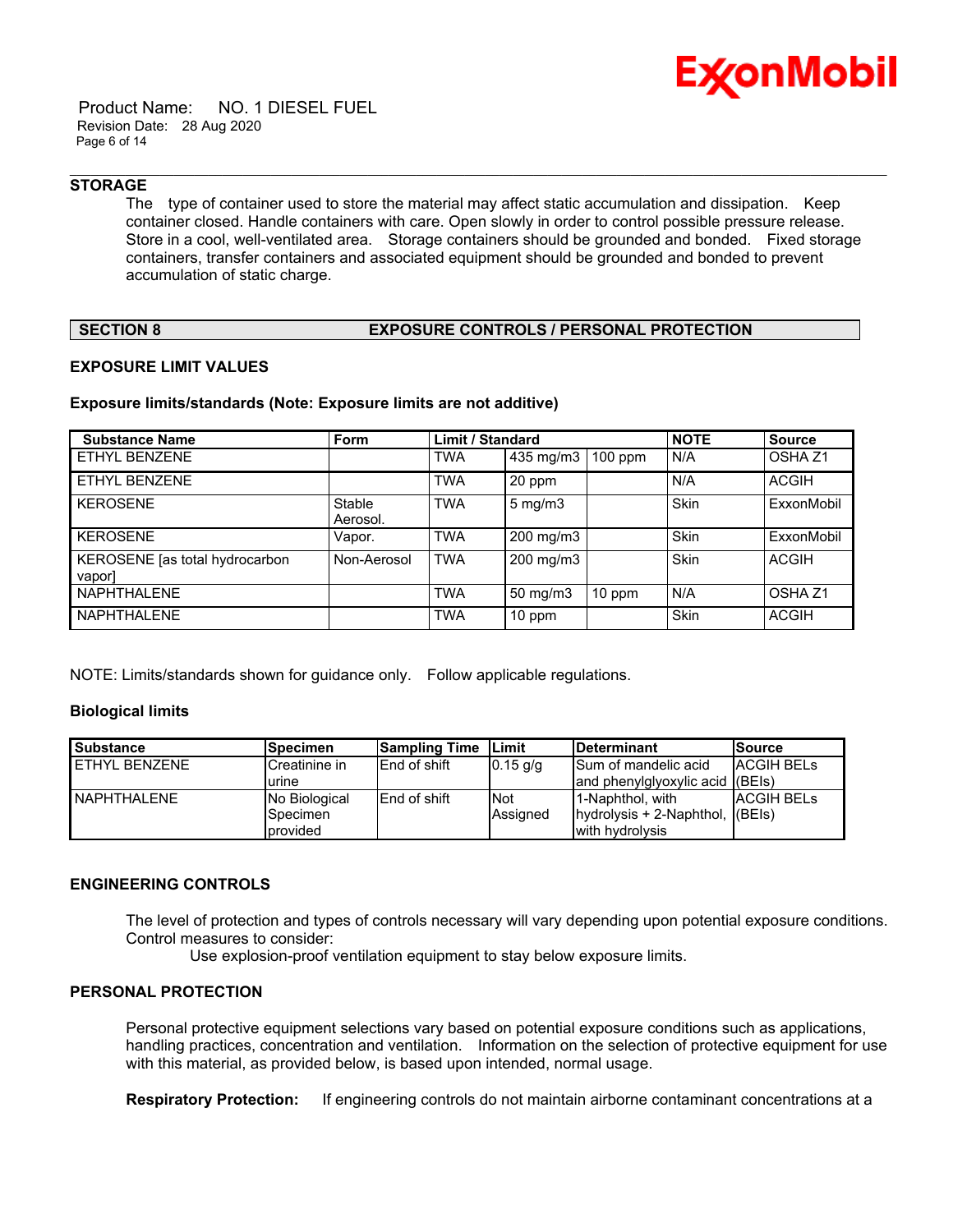

 Product Name: NO. 1 DIESEL FUEL Revision Date: 28 Aug 2020 Page 7 of 14

> level which is adequate to protect worker health, an approved respirator may be appropriate. Respirator selection, use, and maintenance must be in accordance with regulatory requirements, if applicable. Types of respirators to be considered for this material include:

\_\_\_\_\_\_\_\_\_\_\_\_\_\_\_\_\_\_\_\_\_\_\_\_\_\_\_\_\_\_\_\_\_\_\_\_\_\_\_\_\_\_\_\_\_\_\_\_\_\_\_\_\_\_\_\_\_\_\_\_\_\_\_\_\_\_\_\_\_\_\_\_\_\_\_\_\_\_\_\_\_\_\_\_\_\_\_\_\_\_\_\_\_\_\_\_\_\_\_\_\_\_\_\_\_\_\_\_\_\_\_\_\_\_\_\_\_\_

Half-face filter respirator

For high airborne concentrations, use an approved supplied-air respirator, operated in positive pressure mode. Supplied air respirators with an escape bottle may be appropriate when oxygen levels are inadequate, gas/vapor warning properties are poor, or if air purifying filter capacity/rating may be exceeded.

**Hand Protection:** Any specific glove information provided is based on published literature and glove manufacturer data. Glove suitability and breakthrough time will differ depending on the specific use conditions. Contact the glove manufacturer for specific advice on glove selection and breakthrough times for your use conditions. Inspect and replace worn or damaged gloves. The types of gloves to be considered for this material include:

 Chemical resistant gloves are recommended. If contact with forearms is likely wear gauntlet style gloves.

**Eye Protection:** If contact is likely, safety glasses with side shields are recommended.

**Skin and Body Protection:** Any specific clothing information provided is based on published literature or manufacturer data. The types of clothing to be considered for this material include: Chemical/oil resistant clothing is recommended.

**Specific Hygiene Measures:** Always observe good personal hygiene measures, such as washing after handling the material and before eating, drinking, and/or smoking. Routinely wash work clothing and protective equipment to remove contaminants. Discard contaminated clothing and footwear that cannot be cleaned. Practice good housekeeping.

# **ENVIRONMENTAL CONTROLS**

 Comply with applicable environmental regulations limiting discharge to air, water and soil. Protect the environment by applying appropriate control measures to prevent or limit emissions.

# **SECTION 9 PHYSICAL AND CHEMICAL PROPERTIES**

**Note: Physical and chemical properties are provided for safety, health and environmental considerations only and may not fully represent product specifications. Contact the Supplier for additional information.**

### **GENERAL INFORMATION**

**Physical State:** Liquid **Color:** Clear (May Be Dyed) **Odor:** Petroleum/Solvent **Odor Threshold:** N/D

# **IMPORTANT HEALTH, SAFETY, AND ENVIRONMENTAL INFORMATION**

**Relative Density (at 15 °C):** 0.775 - 0.83 **Density (at 15 °C):** 750 kg/m<sup>3</sup> (6.26 lbs/gal, 0.75 kg/dm<sup>3</sup>) - 860 kg/m<sup>3</sup> (7.18 lbs/gal, 0.86 kg/dm<sup>3</sup>) [ASTM D4052] **Flammability (Solid, Gas):** N/A **Flash Point [Method]:** >38°C (100°F) [ASTM D-93] **Flammable Limits (Approximate volume % in air):** LEL: 0.7 UEL: 5.0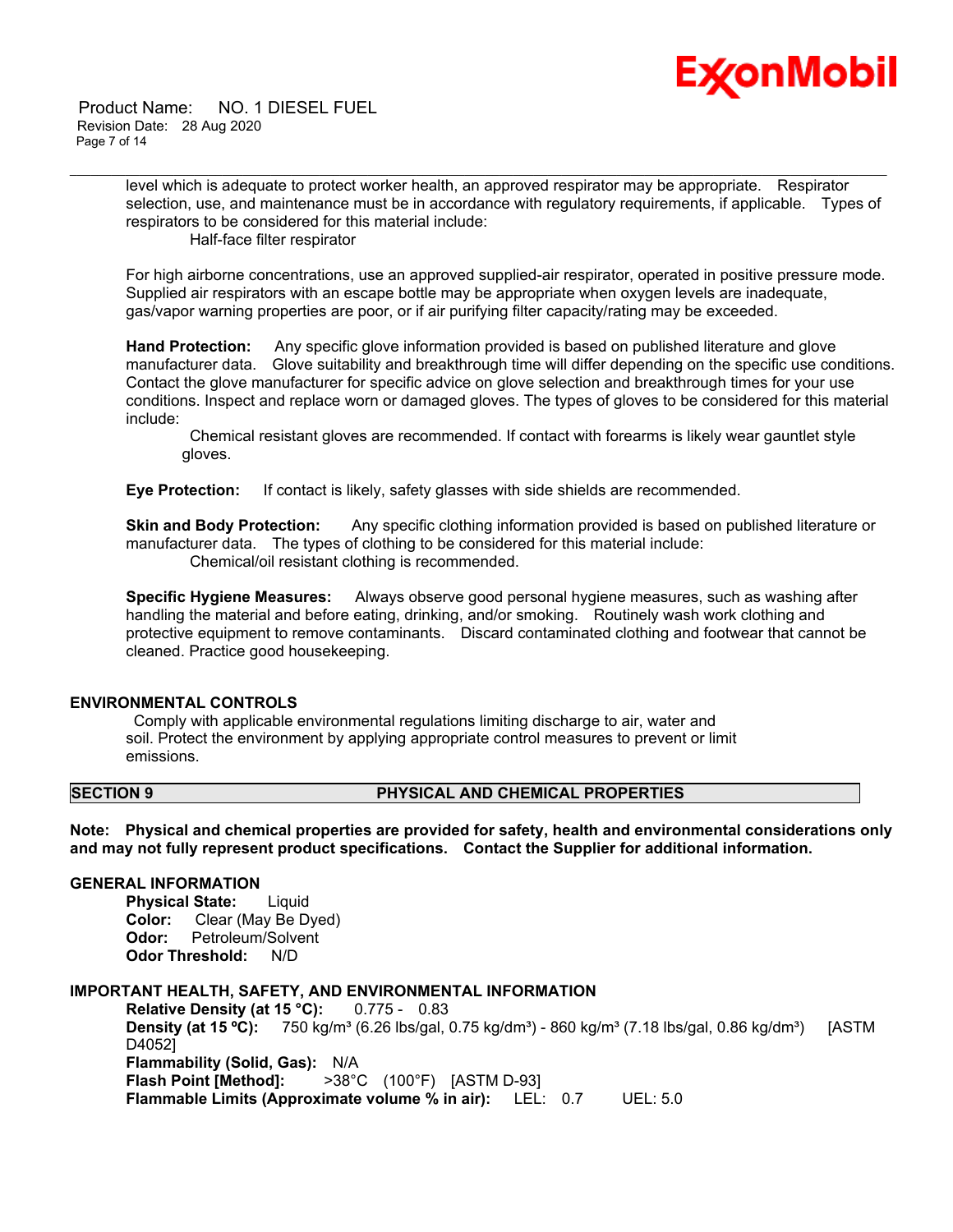

 Product Name: NO. 1 DIESEL FUEL Revision Date: 28 Aug 2020 Page 8 of 14

> **Autoignition Temperature:** 250°C (482°F) [ASTM E659] **Boiling Point / Range:** > 200°C (392°F) [EN ISO 3405] **Decomposition Temperature:** N/D **Vapor Density (Air = 1):** N/D **Vapor Pressure:** < 0.133 kPa (1 mm Hg) at 20 °C [EN 13016-1] **Evaporation Rate (n-butyl acetate = 1):** N/D **pH:** N/A **Log Pow (n-Octanol/Water Partition Coefficient):** > 3.5 **Solubility in Water:** Negligible **Viscosity:** 1.1 cSt (1.1 mm2/sec) at 40 °C **Oxidizing Properties:** See Hazards Identification Section.

### **OTHER INFORMATION**

**Freezing Point:** N/D **Melting Point:** N/D

### **SECTION 10 STABILITY AND REACTIVITY**

\_\_\_\_\_\_\_\_\_\_\_\_\_\_\_\_\_\_\_\_\_\_\_\_\_\_\_\_\_\_\_\_\_\_\_\_\_\_\_\_\_\_\_\_\_\_\_\_\_\_\_\_\_\_\_\_\_\_\_\_\_\_\_\_\_\_\_\_\_\_\_\_\_\_\_\_\_\_\_\_\_\_\_\_\_\_\_\_\_\_\_\_\_\_\_\_\_\_\_\_\_\_\_\_\_\_\_\_\_\_\_\_\_\_\_\_\_\_

**REACTIVITY:** See sub-sections below.

**STABILITY:** Material is stable under normal conditions.

**CONDITIONS TO AVOID:** Avoid heat, sparks, open flames and other ignition sources.

**MATERIALS TO AVOID:** Alkalies, Halogens, Strong Acids, Strong oxidizers

**HAZARDOUS DECOMPOSITION PRODUCTS:** Material does not decompose at ambient temperatures.

**POSSIBILITY OF HAZARDOUS REACTIONS:** Hazardous polymerization will not occur.

### **SECTION 11 TOXICOLOGICAL INFORMATION**

# **INFORMATION ON TOXICOLOGICAL EFFECTS**

| <b>Hazard Class</b>                                               | <b>Conclusion / Remarks</b>                                                                                                                   |
|-------------------------------------------------------------------|-----------------------------------------------------------------------------------------------------------------------------------------------|
| <b>Inhalation</b>                                                 |                                                                                                                                               |
| Acute Toxicity: (Rat)<br>4 hour(s) $LC50 >$<br>5000 mg/m3 (Vapor) | Minimally Toxic. Based on test data for structurally similar<br>materials. Test(s) equivalent or similar to OECD Guideline<br>403             |
| Irritation: No end point data for material.                       | Elevated temperatures or mechanical action may form vapors,<br>mist, or fumes which may be irritating to the eyes, nose, throat, or<br>lungs. |
| Ingestion                                                         |                                                                                                                                               |
| Acute Toxicity (Rat): LD50 > 5000 mg/kg                           | Minimally Toxic. Based on test data for structurally similar<br>materials. Test(s) equivalent or similar to OECD Guideline<br>420             |
| <b>Skin</b>                                                       |                                                                                                                                               |
| Acute Toxicity (Rabbit): LD50 > 2000 mg/kg                        | Minimally Toxic. Based on test data for structurally similar<br>materials. Test(s) equivalent or similar to OECD Guideline<br>402             |
| Skin Corrosion/Irritation (Rabbit): Data<br>available.            | Irritating to the skin. Based on test data for structurally similar<br>materials. Test(s) equivalent or similar to OECD Guideline<br>404      |
| Eye                                                               |                                                                                                                                               |
|                                                                   | Serious Eye Damage/Irritation (Rabbit): Data   May cause mild, short-lasting discomfort to eyes. Based on test                                |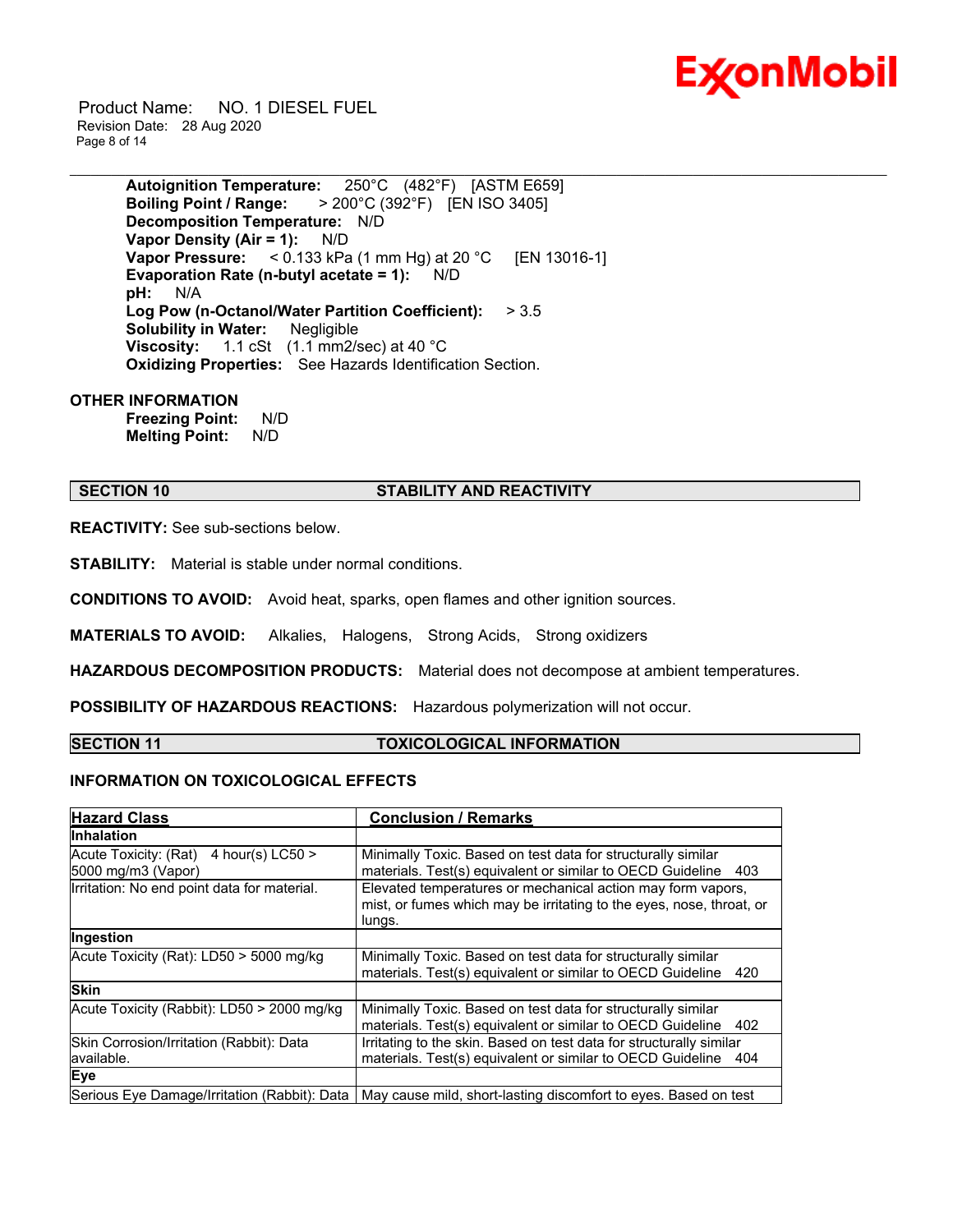

 Product Name: NO. 1 DIESEL FUEL Revision Date: 28 Aug 2020 Page 9 of 14

| available.                                                    | data for structurally similar materials. Test(s) equivalent or similar<br>to OECD Guideline<br>405                                                                                           |
|---------------------------------------------------------------|----------------------------------------------------------------------------------------------------------------------------------------------------------------------------------------------|
| <b>Sensitization</b>                                          |                                                                                                                                                                                              |
| Respiratory Sensitization: No end point data<br>for material. | Not expected to be a respiratory sensitizer.                                                                                                                                                 |
| Skin Sensitization: Data available.                           | Not expected to be a skin sensitizer. Based on test data for<br>structurally similar materials. Test(s) equivalent or similar to OECD<br>Guideline 406                                       |
| Aspiration: Data available.                                   | May be fatal if swallowed and enters airways.<br>Based on physico-<br>chemical properties of the material.                                                                                   |
| Germ Cell Mutagenicity: Data available.                       | Not expected to be a germ cell mutagen. Based on test data for<br>structurally similar materials. Test(s) equivalent or similar to OECD<br>Guideline 471 475 476 478 479                     |
| Carcinogenicity: Data available.                              | Not expected to cause cancer. Based on test data for structurally<br>similar materials. Test(s) equivalent or similar to OECD Guideline<br>451                                               |
| Reproductive Toxicity: Data available.                        | Not expected to be a reproductive toxicant. Based on test data for<br>structurally similar materials. Test(s) equivalent or similar to OECD<br>Guideline 414 421                             |
| Lactation: No end point data for material.                    | Not expected to cause harm to breast-fed children.                                                                                                                                           |
| <b>Specific Target Organ Toxicity (STOT)</b>                  |                                                                                                                                                                                              |
| Single Exposure: No end point data for<br>material.           | May cause drowsiness or dizziness.                                                                                                                                                           |
| Repeated Exposure: Data available.                            | Not expected to cause organ damage from prolonged or repeated<br>exposure. Based on test data for structurally similar materials.<br>Test(s) equivalent or similar to OECD Guideline 410 412 |

# **TOXICITY FOR SUBSTANCES**

| <b>NAME</b>          | <b>ACUTE TOXICITY</b>                                              |
|----------------------|--------------------------------------------------------------------|
| <b>FTHYL BENZENE</b> | Inhalation Lethality: 4 hour(s) LC50 17.8 mg/l (Vapor) (Rat): Oral |
|                      | Lethality: LD50 3.5 g/kg (Rat)                                     |
| <b>INAPHTHALENE</b>  | Inhalation Lethality: 4 hour(s) LC50 > 0.4 mg/l (Max attainable    |
|                      | vapor conc.) (Rat); Oral Lethality: LD50 533 mg/kg (Mouse)         |

# **OTHER INFORMATION**

### **For the product itself:**

Vapor/aerosol concentrations above recommended exposure levels are irritating to the eyes and respiratory tract, may cause headaches, dizziness, anesthesia, drowsiness, unconsciousness and other central nervous system effects including death.

 Small amounts of liquid aspirated into the lungs during ingestion or from vomiting may cause chemical pneumonitis or pulmonary edema.

# **Contains:**

Kerosene: Carcinogenic in animal tests. Lifetime skin painting tests produced tumors, but the mechanism is due to repeated cycles of skin damage and restorative hyperplasia. This mechanism is considered unlikely in humans where such prolonged skin irritation would not be tolerated. Did not cause mutations In vitro. Inhalation of vapors did not result in reproductive or developmental effects in laboratory animals. Inhalation of high concentrations in animals resulted in respiratory tract irritation, lung changes and some reduction in lung function. Non-sensitizing in animal tests.

 NAPHTHALENE: Exposure to high concentrations of naphthalene may cause destruction of red blood cells, anemia, and cataracts. Naphthalene caused cancer in laboratory animal studies, but the relevance of these findings to humans is uncertain.

ETHYLBENZENE: Caused cancer in laboratory animal studies. The relevance of these findings to humans is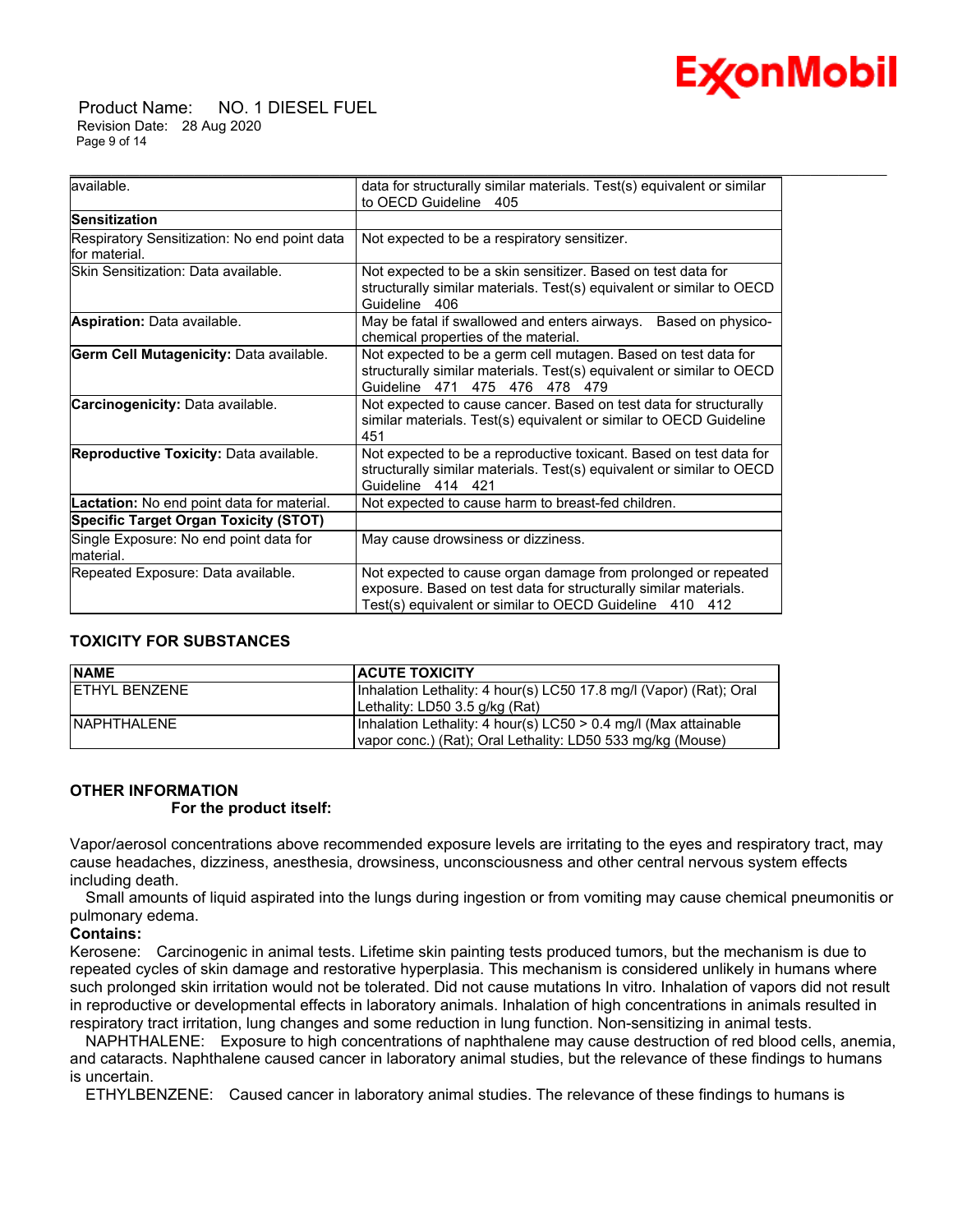

 Product Name: NO. 1 DIESEL FUEL Revision Date: 28 Aug 2020 Page 10 of 14

### uncertain.

# **The following ingredients are cited on the lists below:**

| <b>Chemical Name</b>    | <b>CAS Number</b> | <b>List Citations</b> |
|-------------------------|-------------------|-----------------------|
| FTHYL<br><b>BENZENE</b> | 100-41-4          |                       |
| NAPHTHALENE             | $91 - 20 - 3$     | C.                    |

\_\_\_\_\_\_\_\_\_\_\_\_\_\_\_\_\_\_\_\_\_\_\_\_\_\_\_\_\_\_\_\_\_\_\_\_\_\_\_\_\_\_\_\_\_\_\_\_\_\_\_\_\_\_\_\_\_\_\_\_\_\_\_\_\_\_\_\_\_\_\_\_\_\_\_\_\_\_\_\_\_\_\_\_\_\_\_\_\_\_\_\_\_\_\_\_\_\_\_\_\_\_\_\_\_\_\_\_\_\_\_\_\_\_\_\_\_\_

| --REGULATORY LISTS SEARCHED-- |               |               |  |
|-------------------------------|---------------|---------------|--|
| $1 =$ NTP CARC                | $3 = IARC 1$  | $5 = IARC2B$  |  |
| 2 = NTP SUS                   | $4 = IARC 2A$ | 6 = OSHA CARC |  |

### **SECTION 12 ECOLOGICAL INFORMATION**

The information given is based on data for the material, components of the material, or for similar materials, through the application of bridging principals.

### **ECOTOXICITY**

 Material -- Expected to be toxic to aquatic organisms. May cause long-term adverse effects in the aquatic environment.

### **MOBILITY**

 Majority of components -- Highly volatile, will partition rapidly to air. Not expected to partition to sediment and wastewater solids.

Majority of components -- Low potential to migrate through soil.

# **PERSISTENCE AND DEGRADABILITY**

# **Biodegradation:**

Material -- Expected to be inherently biodegradable

### **Atmospheric Oxidation:**

Majority of components -- Expected to degrade rapidly in air

### **BIOACCUMULATION POTENTIAL**

 Majority of components -- Has the potential to bioaccumulate, however metabolism or physical properties may reduce the bioconcentration or limit bioavailability.

# **ECOLOGICAL DATA**

### **Ecotoxicity**

| <b>Test</b>                | <b>Duration</b>     | <b>Organism Type</b> | <b>Test Results</b>                 |
|----------------------------|---------------------|----------------------|-------------------------------------|
| Aquatic - Acute Toxicity   | $48$ hour(s)        | Daphnia magna        | EL50 1 - 100 mg/l: data for similar |
|                            |                     |                      | materials                           |
| Aquatic - Acute Toxicity   | 96 hour(s)          | Oncorhynchus         | LL50 1 - 100 mg/l: data for similar |
|                            |                     | mykiss               | materials                           |
| Aquatic - Acute Toxicity   | $72$ hour(s)        | Pseudokirchneriella  | EL50 1 - 100 mg/l: data for similar |
|                            |                     | subcapitata          | materials                           |
| Aquatic - Chronic Toxicity | $21 \text{ day}(s)$ | Daphnia magna        | NOELR 0.48 mg/l: data for similar   |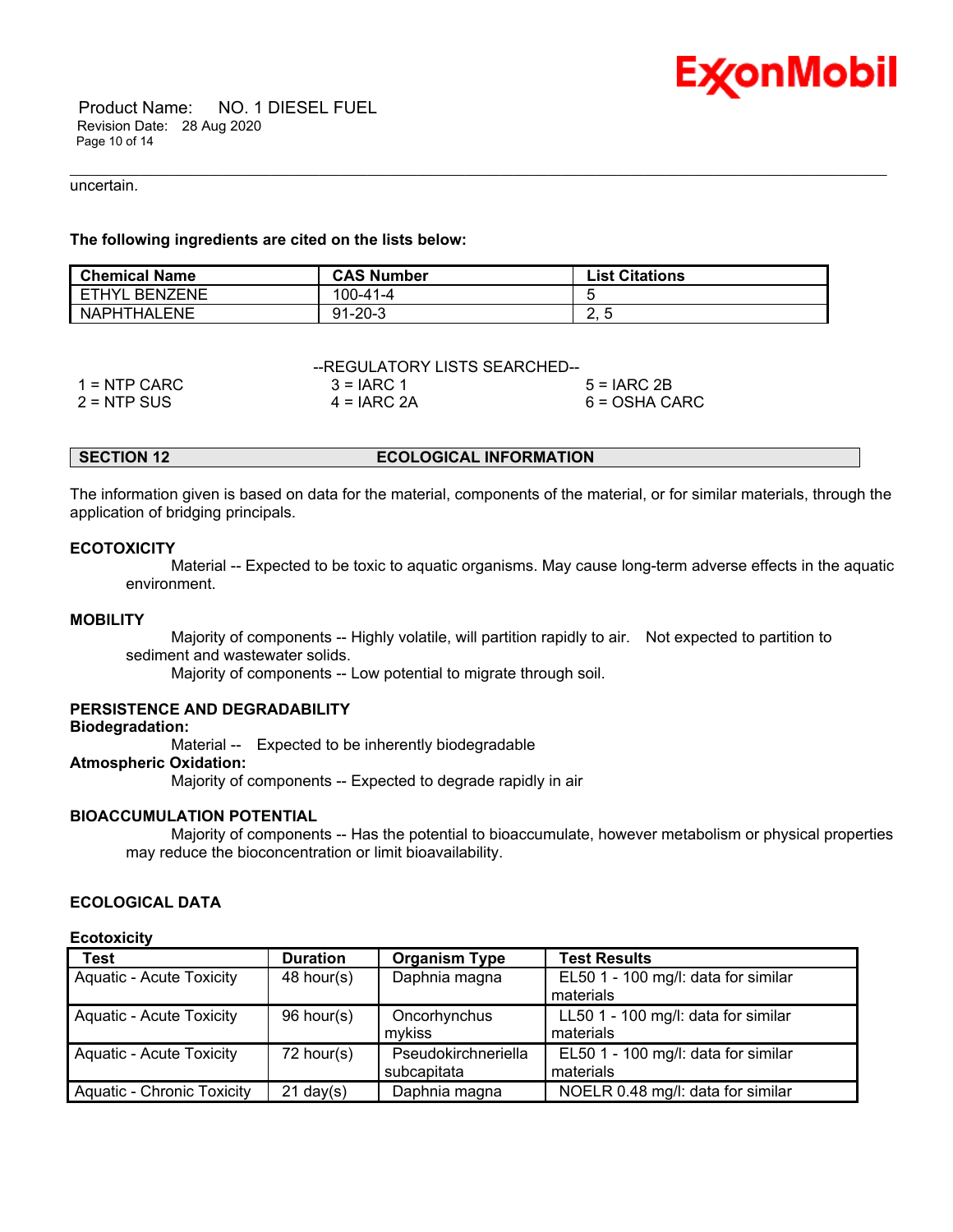

 Product Name: NO. 1 DIESEL FUEL Revision Date: 28 Aug 2020 Page 11 of 14

|                            |              |                                    | materials                                        |  |
|----------------------------|--------------|------------------------------------|--------------------------------------------------|--|
| Aquatic - Chronic Toxicity | $72$ hour(s) | Pseudokirchneriella<br>subcapitata | NOELR 1 - 10 mg/l: data for similar<br>materials |  |

### **Persistence, Degradability and Bioaccumulation Potential**

| Media | <b>Test Type</b>       | <b>Duration</b>     | <b>Test Results</b>       |
|-------|------------------------|---------------------|---------------------------|
| Water | Ready Biodegradability | $28 \text{ day}(s)$ | Percent Degraded $< 60$ : |
|       |                        |                     | similar material          |

# **SECTION 13 DISPOSAL CONSIDERATIONS**

Disposal recommendations based on material as supplied. Disposal must be in accordance with current applicable laws and regulations, and material characteristics at time of disposal.

### **DISPOSAL RECOMMENDATIONS**

 Product is suitable for burning in an enclosed controlled burner for fuel value or disposal by supervised incineration at very high temperatures to prevent formation of undesirable combustion products.

### **REGULATORY DISPOSAL INFORMATION**

 RCRA Information: Disposal of unused product may be subject to RCRA regulations (40 CFR 261). Disposal of the used product may also be regulated due to ignitability, corrosivity, reactivity or toxicity as determined by the Toxicity Characteristic Leaching Procedure (TCLP). Potential RCRA characteristics: IGNITABILITY.

**Empty Container Warning** Empty Container Warning (where applicable): Empty containers may contain residue and can be dangerous. Do not attempt to refill or clean containers without proper instructions. Empty drums should be completely drained and safely stored until appropriately reconditioned or disposed. Empty containers should be taken for recycling, recovery, or disposal through suitably qualified or licensed contractor and in accordance with governmental regulations. DO NOT PRESSURISE, CUT, WELD, BRAZE, SOLDER, DRILL, GRIND, OR EXPOSE SUCH CONTAINERS TO HEAT, FLAME, SPARKS, STATIC ELECTRICITY, OR OTHER SOURCES OF IGNITION. THEY MAY EXPLODE AND CAUSE INJURY OR DEATH.

### **SECTION 14 TRANSPORT INFORMATION**

### **LAND (DOT)**

**Proper Shipping Name:** KEROSENE **Hazard Class & Division:** COMBUSTIBLE LIQUID **ID Number:** 1223 **Packing Group:** III **Marine Pollutant:** No **ERG Number:** 128 **Label(s):** NONE **Transport Document Name:** UN1223, KEROSENE, COMBUSTIBLE LIQUID, PG III

Footnote: The flash point of this material is greater than 100 F. Regulatory classification of this material varies. DOT: Flammable liquid or combustible liquid. OSHA: Combustible liquid. IATA/IMO: Flammable liquid.

# **LAND (TDG)**

**Proper Shipping Name:** KEROSENE **Hazard Class & Division:** 3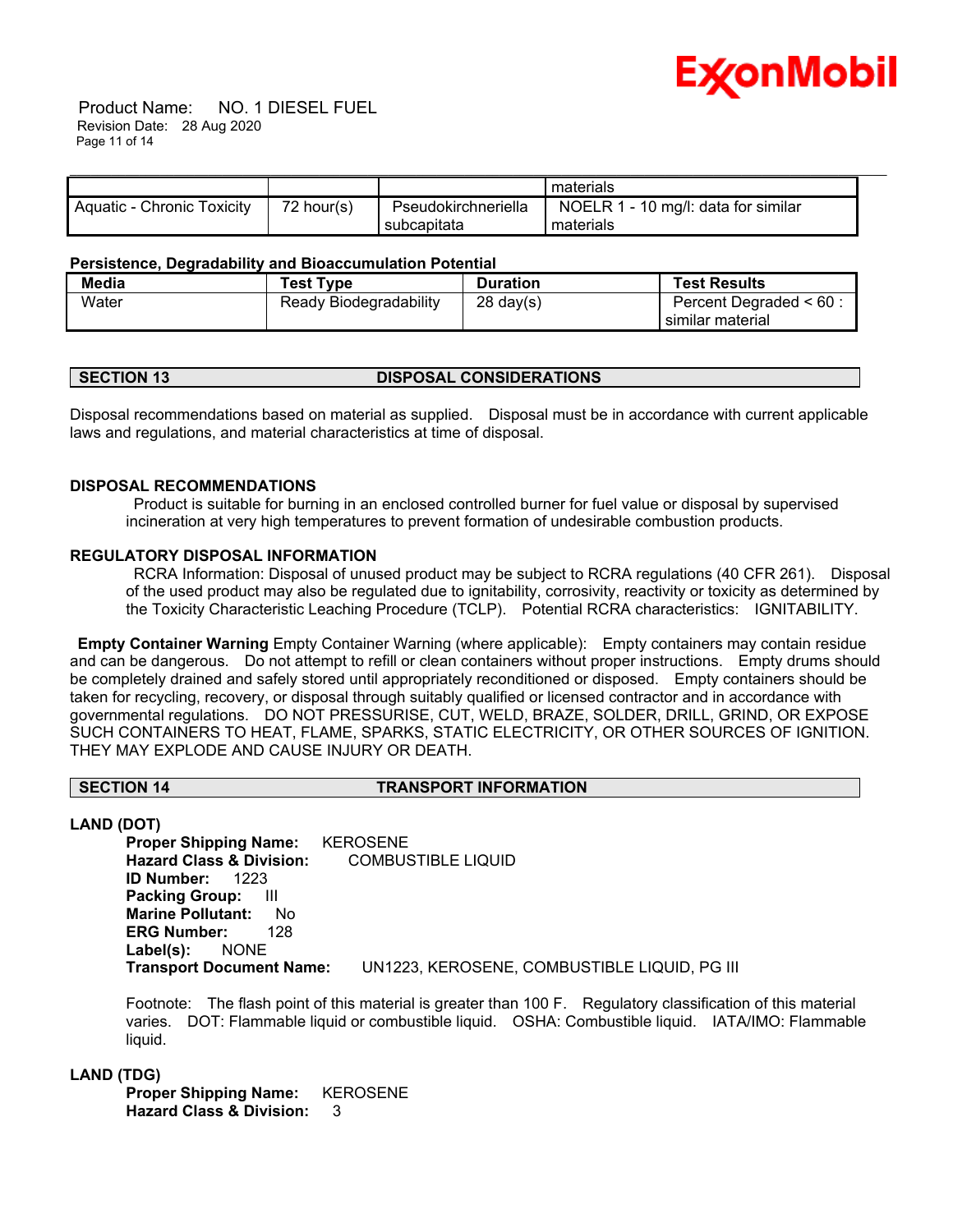

 Product Name: NO. 1 DIESEL FUEL Revision Date: 28 Aug 2020 Page 12 of 14

> **UN Number:** 1223 **Packing Group:** III

**SEA (IMDG)**

**Proper Shipping Name:** KEROSENE **Hazard Class & Division:** 3 **EMS Number:** F-E, S-E **UN Number:** 1223 **Packing Group:** III **Marine Pollutant:** Yes **Label(s):** 3 **Transport Document Name:** UN1223, KEROSENE, 3, PG III, (38°C c.c.), MARINE POLLUTANT

\_\_\_\_\_\_\_\_\_\_\_\_\_\_\_\_\_\_\_\_\_\_\_\_\_\_\_\_\_\_\_\_\_\_\_\_\_\_\_\_\_\_\_\_\_\_\_\_\_\_\_\_\_\_\_\_\_\_\_\_\_\_\_\_\_\_\_\_\_\_\_\_\_\_\_\_\_\_\_\_\_\_\_\_\_\_\_\_\_\_\_\_\_\_\_\_\_\_\_\_\_\_\_\_\_\_\_\_\_\_\_\_\_\_\_\_\_\_

**AIR (IATA)**

**Proper Shipping Name:** KEROSENE **Hazard Class & Division:** 3 **UN Number:** 1223 **Packing Group:** III **Label(s) / Mark(s):** 3 **Transport Document Name:** UN1223, KEROSENE, 3, PG III

**SECTION 15 REGULATORY INFORMATION** 

**OSHA HAZARD COMMUNICATION STANDARD:** This material is considered hazardous in accordance with OSHA HazCom 2012, 29 CFR 1910.1200.

**Listed or exempt from listing/notification on the following chemical inventories:** AIIC, DSL, ENCS, IECSC, ISHL, KECI, PICCS, TCSI, TSCA

**SARA 302:** No chemicals in this material are subject to the reporting requirements of SARA Title III, Section 302

**CERCLA:** This material is not subject to any special reporting under the requirements of the Comprehensive Environmental Response, Compensation and Liability Act (CERCLA). Contact local authorities to determine if other reporting requirements apply.

**SARA (311/312) REPORTABLE GHS HAZARD CLASSES:** Aspiration Hazard, Flammable (gases, aerosols, liquids, or solids), Skin Corrosion or Irritation, Specific Target Organ toxicity (single or repeated exposure)

# **SARA (313) TOXIC RELEASE INVENTORY:**

| <b>Chemical Name</b>  | <b>CAS Number</b> | <b>Typical Value</b> |
|-----------------------|-------------------|----------------------|
| <b>IETHYL BENZENE</b> | $100 - 41 - 4$    | $1\%$                |
| <b>INAPHTHALENE</b>   | $91 - 20 - 3$     | 1%                   |

**The following ingredients are cited on the lists below:**

| <b>Chemical Name</b>          | CAS<br>Number | <b>Citations</b><br>∟ist |
|-------------------------------|---------------|--------------------------|
| IETH<br>IVI<br><b>BENZENE</b> | 100-41        | 1 C<br>4 O<br>'∪         |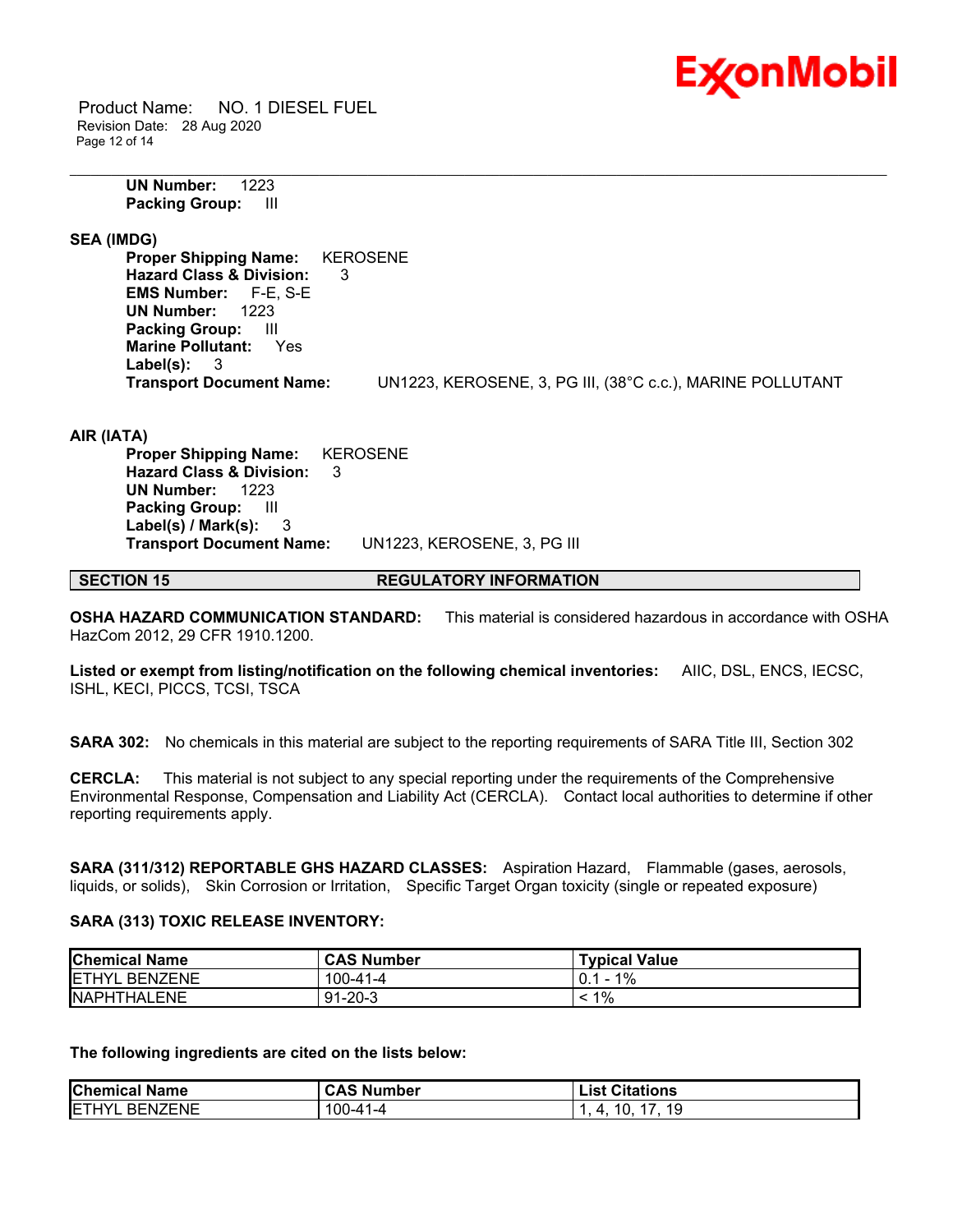

 Product Name: NO. 1 DIESEL FUEL Revision Date: 28 Aug 2020 Page 13 of 14

| <b>KEROSENE</b>            | $\sim$ $\sim$<br>8008-20-6 | 18                     |
|----------------------------|----------------------------|------------------------|
| ALENE<br><b>NAPH</b><br>ΉΔ | 91-20-3                    | 1 C<br>. .<br>œ<br>. . |

### -- REGULATORY LISTS SEARCHED--

| $6 = TSCA$ 5a2     | $11 = CA$ P65 REPRO | $16$ = MN RTK |
|--------------------|---------------------|---------------|
| $7 = TSCA5e$       |                     | $17 = NJ RTK$ |
| $8 = TSCA6$        | $13 = IL$ RTK       | $18 = PA RTK$ |
| $9 = TSCA 12b$     | $14 = LA RTK$       | 19 = RI RTK   |
| $10 = CA$ P65 CARC | $15 = M1 293$       |               |
|                    |                     | $12$ = CA RTK |

Code key: CARC=Carcinogen; REPRO=Reproductive

**SECTION 16 OTHER INFORMATION** 

 **WARNING:** Cancer - www.P65Warnings.ca.gov. Chemicals known to the State of California to cause cancer, birth defects, or other reproductive harm are created by the combustion of this product.

This warning is given to comply with California Health and Safety Code 25249.6 and does not constitute an admission or a waiver of rights.

 $N/D = Not determined$ ,  $N/A = Not applicable$ 

# **KEY TO THE H-CODES CONTAINED IN SECTION 3 OF THIS DOCUMENT (for information only):**

H225: Highly flammable liquid and vapor; Flammable Liquid, Cat 2

H226: Flammable liquid and vapor: Flammable Liquid, Cat 3

H228(2): Flammable solid; Flammable Solid, Cat 2

H302: Harmful if swallowed; Acute Tox Oral, Cat 4

H304: May be fatal if swallowed and enters airways; Aspiration, Cat 1

H315: Causes skin irritation; Skin Corr/Irritation, Cat 2

H332: Harmful if inhaled; Acute Tox Inh, Cat 4

H336: May cause drowsiness or dizziness; Target Organ Single, Narcotic

H351: Suspected of causing cancer; GHS Carcinogenicity, Cat 2

H373: May cause damage to organs through prolonged or repeated exposure; Target Organ, Repeated, Cat 2

-----------------------------------------------------------------------------------------------------------------------------------------------------

H400: Very toxic to aquatic life; Acute Env Tox, Cat 1

H401: Toxic to aquatic life; Acute Env Tox, Cat 2

H410: Very toxic to aquatic life with long lasting effects; Chronic Env Tox, Cat 1

H411: Toxic to aquatic life with long lasting effects; Chronic Env Tox, Cat 2

H412: Harmful to aquatic life with long lasting effects; Chronic Env Tox, Cat 3

# **THIS SAFETY DATA SHEET CONTAINS THE FOLLOWING REVISIONS:**

GHS Health Symbol information was modified.

GHS Physical/Chemical Symbol information was modified.

Section 01: Alternate Product Names Table information was added.

Section 04: First Aid Inhalation information was modified.

Section 07: Handling and Storage - Handling information was modified.

Section 15: National Chemical Inventory Listing information was modified.

Section 16: HCode Key information was modified.

Section 16: Materials Covered information was deleted.